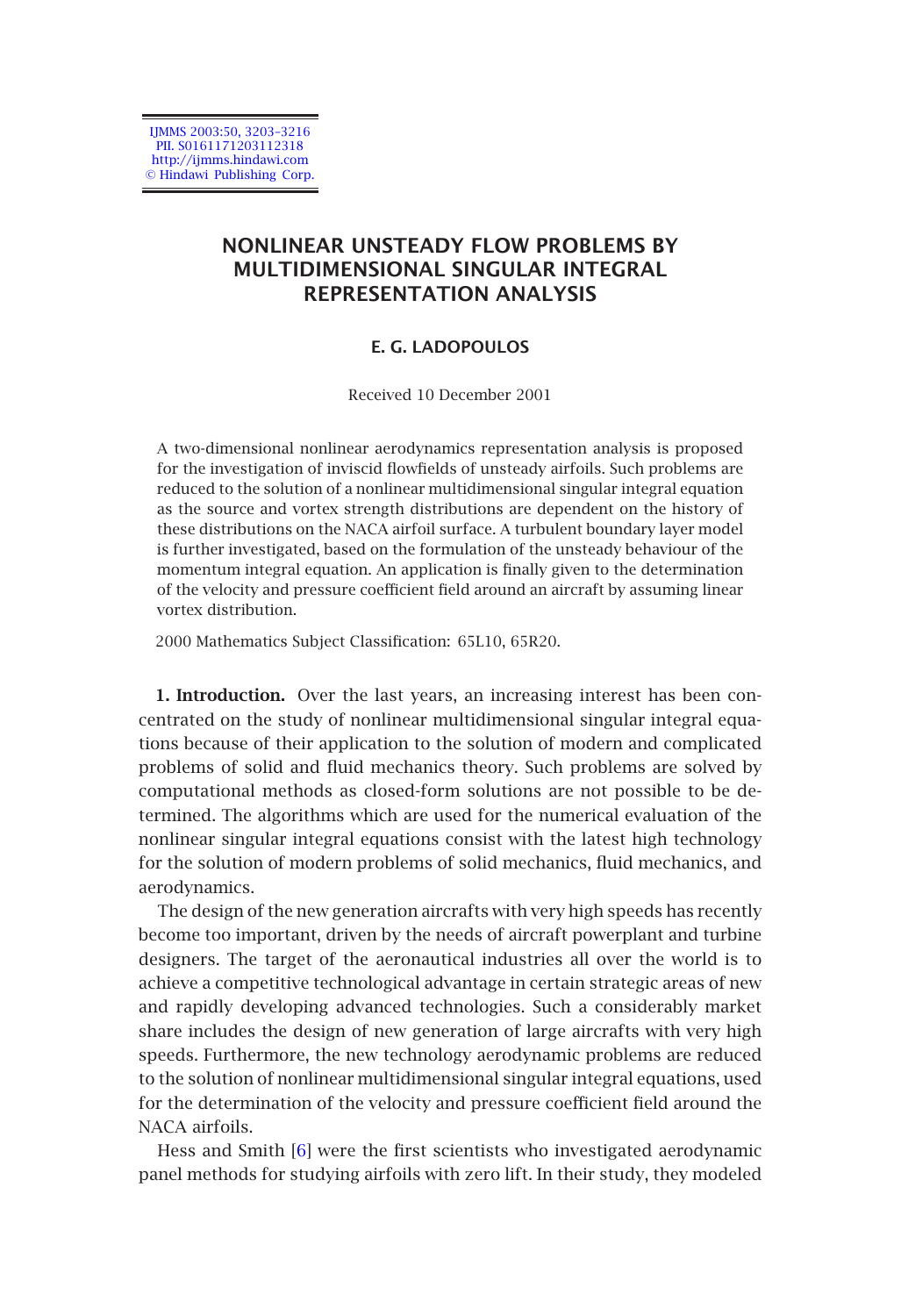[the](#page-13-2) airfoil with either distribut[ed](#page-12-1) potential source [p](#page-13-1)anels for nonlifting flows, or vortex panels for flow with lift. The above method was further extended by Djojodihardjo and Widnall [4], Robert and Saaris [22], Summa [26], Bristow [1], Bristow and Hawk [2], and Lewis [18], as they studied three-dimensional steady and unsteady flows by combining source and vortex singularities. Furthermore, [Sar](#page-13-3)pkaya and S[choa](#page-13-4)ff [24] exten[ded](#page-13-5) the unsteady panel m[etho](#page-13-6)ds to the model[ing](#page-13-7) of separated wakes using discrete vortices.

Beyond the above, some potential flow models were investigated by Ham [5], Deffenb[augh](#page-13-8) [an](#page-13-9)[d M](#page-13-10)[arsh](#page-13-11)[all](#page-13-12) [3], Kiya and Arie [9], and Sarpkaya and Kline [23], and the separating bound[ary](#page-13-13) l[aye](#page-13-14)rs were represented by an array of discrete vortices, emanating from a known separation point location on the airfoil surface.

During the last years, several other scientists made extensive calculations by using unsteady turbulent boundary layer methods. Among them Singleton and Nash [25], Nash et al. [21], Lyrio et al. [19], McCroskey and Pucci [20], and Kim et al.  $[8]$ .

Recently, nonlinear singular integral equation methods were proposed by Ladopoulos [10, 11, 12, 13, 14] for the solution of fluid mechanics problems and by Ladopoulos and Zisis [15, 16] for two-dimensional fluid mechanics problems applied to turbomachines.

In the present paper, the aerodynamic problem of the unsteady flow of a two-dimensional NACA airfoil which is moving by a velocity **U***<sup>A</sup>* is reduced to the solution of a nonlinear multidimensional singular integral equation. This nonlinearity is valid as the source and vortex strength distributions are de[pendent on](#page-2-0) the history of the vorticity and source distributions on the NACA airfoil surface. Furthermore, a turbulent boundary layer analysis is investigated, based on the formulation of [the](#page-13-8) [uns](#page-13-9)[tead](#page-13-10)[y b](#page-13-11)[ehav](#page-13-12)iour of the momentum integral equation.

An application is finally given to the determination of the velocity and pressure coefficient field around an aircraft by assuming linear vortex distribution.

**2. Nonlinear two-dimensional aerodynamics analysis.** Consider the motion of a two-dimensional airfoil through a homogeneous and inviscid fluid (Figure 2.1).

The airfoil plus the wake comprise a complete lifting system which makes the motion irrotational for all time [10, 11, 12, 13, 14]. Because of this irrotationality, the local fluid velocity **U** is valid

$$
\nabla \times \mathbf{U} = 0. \tag{2.1}
$$

Let *H* be the total velocity potential. Then, by replacing the fluid velocity **U** with the total velocity potential, one obtains

$$
\mathbf{U} = \nabla H. \tag{2.2}
$$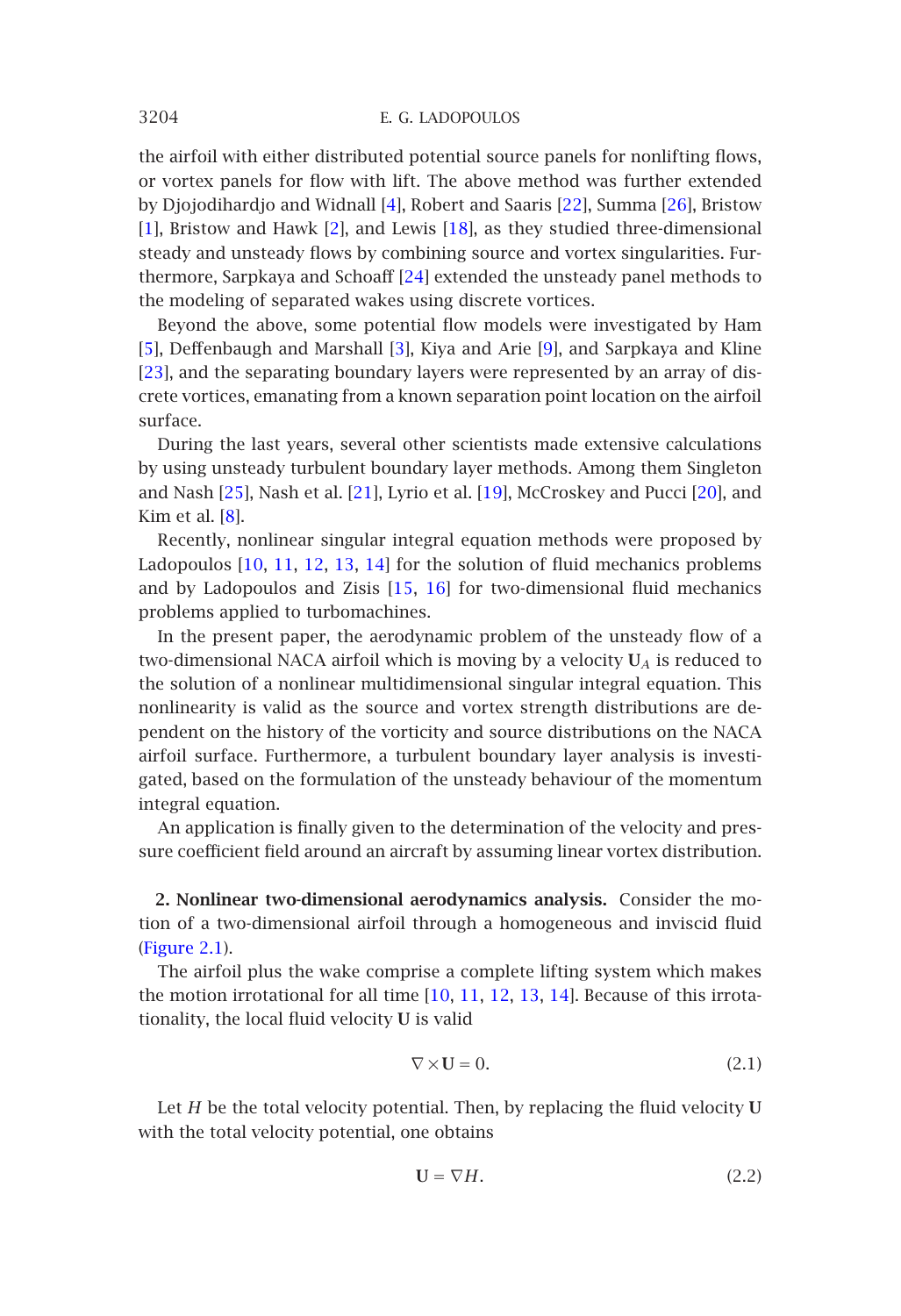<span id="page-2-0"></span>

Figure 2.1. A two-dimensional airfoil of surface *<sup>S</sup>* in an homogeneous and inviscid fluid.

By considering  $U_{\infty}$  the outward velocity (Figure 2.1) and *h* the velocity potential due to the presence of the airfoil, (2.2) can be further written as

<span id="page-2-1"></span>
$$
\mathbf{U} = \mathbf{U}_{\infty} + \nabla h. \tag{2.3}
$$

Beyond the above, the use of Green's theorem [17] results in the following relation for the velocity potential  $h(x, t)$ , with  $t$  the time, at any point  $x$  in a continuous acyclic irrotational flow:

$$
h(\mathbf{x},t) = \frac{-1}{2\pi} \int_{S} \frac{\omega[\xi,t,h]}{r} dS + \frac{1}{2\pi} \int_{S+W} \delta[\xi,t,h] \frac{\partial}{\partial n_1} \left(\frac{1}{r}\right) dS \tag{2.4}
$$

in which *S* denotes the surface of the airfoil (Figure 2.1), *W* the surface of the wake,  **the surface normal at the source point** *ξ* **(Figure 2.1),**  $ω[ξ, t, h]$  **the** source strength distribution,  $\delta[\xi, t, h]$  the vortex strength distribution, and *r* the distance equal to

<span id="page-2-3"></span><span id="page-2-2"></span>
$$
\mathbf{r} = |\mathbf{x} - \xi|.\tag{2.5}
$$

Moreover, (2.4) takes the following form, which denotes a two-dimensional nonlinear singular integral equation:

$$
h(\mathbf{x},t) = \frac{-1}{2\pi} \int_{S} \frac{\omega[\xi,t,h]}{r} dS + \frac{1}{2\pi} \int_{S+W} \frac{\delta[\xi,t,h]}{r^2} dS.
$$
 (2.6)

The kinematical surface tangency condition on the surface of the airfoil is equal to (see [7])

$$
\frac{1}{|\nabla S(\mathbf{x},t)|} \frac{\partial S(\mathbf{x},t)}{\partial t} + \frac{\partial f}{\partial n_2} + \mathbf{U}_{\infty} \cdot \mathbf{n}_2 = 0, \qquad (2.7)
$$

where **n**<sub>2</sub> denotes the surface normal at the field point **x** (Figure 2.1).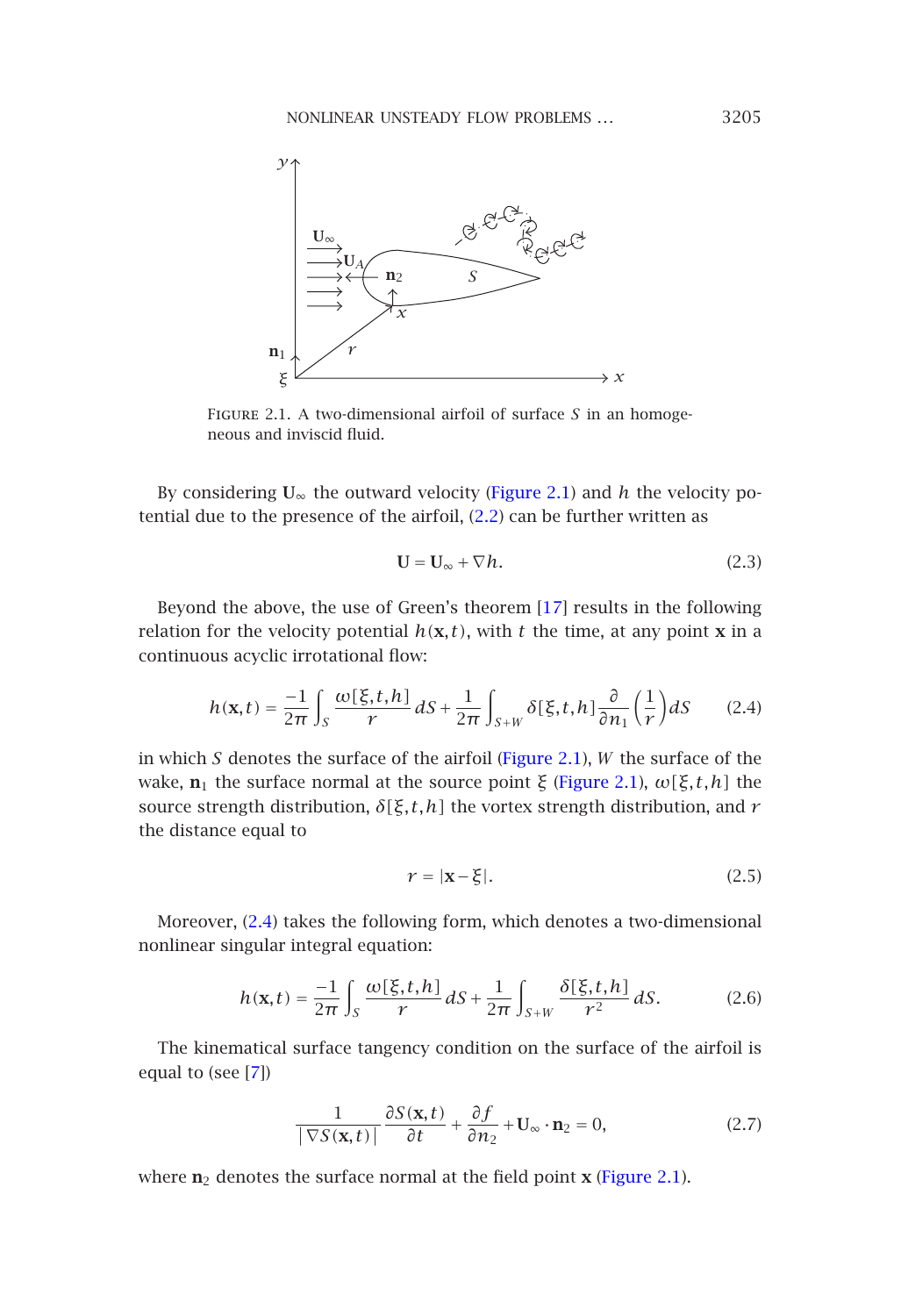<span id="page-3-1"></span>For a body fixed coordinate system, this condition takes the form

<span id="page-3-0"></span>
$$
\frac{1}{|\nabla S(\mathbf{x},t)|} \frac{\partial S(\mathbf{x},t)}{\partial t} = -(\mathbf{U}_A + \boldsymbol{\omega}_A \times \mathbf{x}) \cdot \mathbf{n}_2
$$
 (2.8)

in which  $U_A$  denotes the airfoil translation velocity and  $\omega_A$  the airfoil angular rotation.

From  $(2.7)$  and  $(2.8)$ , it follows that

<span id="page-3-2"></span>
$$
\frac{\partial h}{\partial n_2} + (\mathbf{U}_{\infty} - \mathbf{U}_A - \mathbf{w}_A \times \mathbf{x}) \cdot \mathbf{n}_2 = 0.
$$
 (2.9)

Hence, by inserting (2.9) into (2.6), a two-dimensional nonlinear singular integral equation follows:

$$
\frac{1}{2\pi} \int_{S} \omega[\xi, t, h] \frac{\partial}{\partial n_{2}} \left(\frac{1}{r}\right) dS + \frac{1}{2\pi} \int_{S+W} \delta[\xi, t, h] \frac{\partial}{\partial n_{2}} \left(\frac{1}{r^{2}}\right) dS \n= -(U_{\infty} - U_{A} - \omega_{A} \times \mathbf{x}) \cdot \mathbf{n}_{2}.
$$
\n(2.10)

The nonlinear singular integral equation  $(2.10)$  can be further written as

$$
\frac{1}{2\pi} \int_{S} \frac{\omega[\xi, t, h]}{r^2} dS + \frac{1}{\pi} \int_{S+W} \frac{\delta[\xi, t, h]}{r^3} dS = (\mathbf{U}_{\infty} - \mathbf{U}_{A} - \boldsymbol{\omega}_{A} \times \mathbf{x}) \cdot \mathbf{n}_{2}.
$$
 (2.11)

Finally, by solving the nonlinear integral equation (2.11) with the corresponding boundary conditions, the velocity at any field point will be determined through (2.7).

**3. Nonlinear airloads analysis.** By using the unsteady Bernoulli equation, valid at any point in an irrotational ideal flow, the pressure distribution on the airfoil can be determi[ned](#page-3-3) as

<span id="page-3-3"></span>
$$
P = P_{\infty} - \rho \left[ \frac{\partial H}{\partial t} + \frac{1}{2} (\nabla H)^2 \right],
$$
 (3.1)

where  $\rho$  is the fluid density.

By using the derivation of the previous section, (3.1) becomes

$$
P = P_{\infty} - \rho \left[ \frac{\partial h}{\partial t} + (\mathbf{U}_{\infty} - \mathbf{U}_{A} - \boldsymbol{\omega}_{A} \times \mathbf{x}) \cdot \nabla h + \frac{1}{2} (\nabla h)^{2} \right].
$$
 (3.2)

Beyond the above, (3.2) takes the form

$$
P = P_{\infty} - \rho \left[ \frac{\partial H}{\partial t} + (\mathbf{U}_{\infty} - \mathbf{U}_{A} - \boldsymbol{\omega}_{A} \times \mathbf{x}) \cdot \nabla_{S} H \right. \\
\left. + \frac{\partial H}{\partial n_{1}} (\mathbf{U}_{\infty} - \mathbf{U}_{A} - \boldsymbol{\omega}_{A} \times \mathbf{x}) \cdot \mathbf{n}_{1} + \frac{1}{2} (\nabla_{S} H)^{2} + \frac{1}{2} \left( \frac{\partial H}{\partial n_{1}} \right)^{2} \right]
$$
\n(3.3)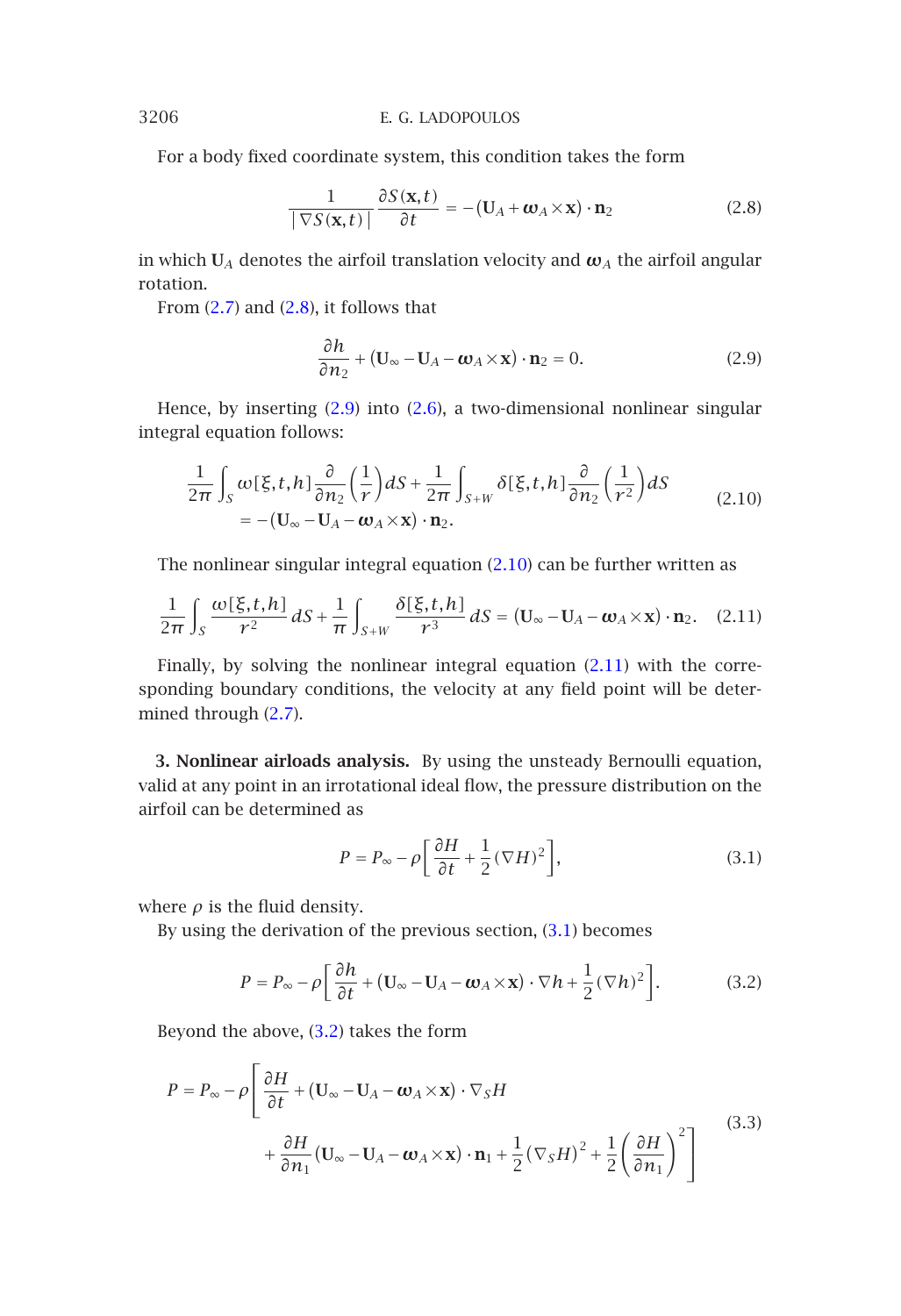NONLINEAR UNSTEADY FLOW PROBLEMS *...* 3207

if we replace <sup>∇</sup>*<sup>h</sup>* by the surface gradient <sup>∇</sup>*Sh*:

$$
\nabla h = \nabla_S h + \frac{\partial h}{\partial n_1} \varepsilon_{n_1}.
$$
 (3.4)

Because of  $(2.11)$ ,  $(3.3)$  takes the form

$$
P = P_{\infty} - \rho \left[ \frac{\partial H}{\partial t} + (\mathbf{U}_{\infty} - \mathbf{U}_{A} - \boldsymbol{\omega}_{A} \times \mathbf{x}) \cdot \nabla_{S} H - \frac{1}{2} \{ (\mathbf{U}_{\infty} - \mathbf{U}_{A} - \boldsymbol{\omega}_{A} \times \mathbf{x}) \cdot \mathbf{n}_{1} \}^{2} + \frac{1}{2} (\nabla_{S} H)^{2} \right],
$$
(3.5)

which will be used for the computations.

The basic object of the present paper is to develop a general nonlinear model for the determination of the velocity field around a NACA airfoil in a twodimensional unsteady flow. This problem was reduced to the solution of a two-dimensional nonlinear singular integral equation, while the above form of nonlinearity was obtained because of the special kind of the general type of the source and vortex strength distribution.

**4. Turbulent boundary layer m[odels.](#page-5-0)** The boundary layer model which would be ideal for the aerodynamic behaviour of the airfoil should be able to predict both laminar and turbulent parts of the flow as well as the transition region between them. There are several boundary layer models which can be used, like the finite difference, finite element, or integral models.

In this paper, the proposed turbulent boundary layer analysis will be based on the formulation of the unsteady behaviour of the momentum integral equation. Hence, the unsteady momentum integral equation valid for both laminar and turbulent flows is equal to (see Figure 4.1)

$$
\frac{1}{u_B^2} \frac{\partial}{\partial t} (u_B \delta) + \frac{\partial d}{\partial S} + \frac{1}{u_B} \frac{\partial u_B}{\partial S} (2d + S) = \frac{c_F}{2},
$$
\n(4.1)

where  $u_B$  denotes the boundary layer edge velocity, *t* the time,  $\delta$  the displacement thickness, *d* the momentum thickness, *S* the surface distance, and  $c_F$  is the friction factor.

For the laminar layer, a pressure gradient parameter  $\lambda$  is written as

$$
\lambda = \frac{d}{u_B} R_d \left( \frac{\partial u_B}{\partial S} + \frac{1}{u_B} \frac{\partial u_B}{\partial t} \right),\tag{4.2}
$$

in which  $R_d$  is the Reynolds number based on  $u_B$  and  $d$ .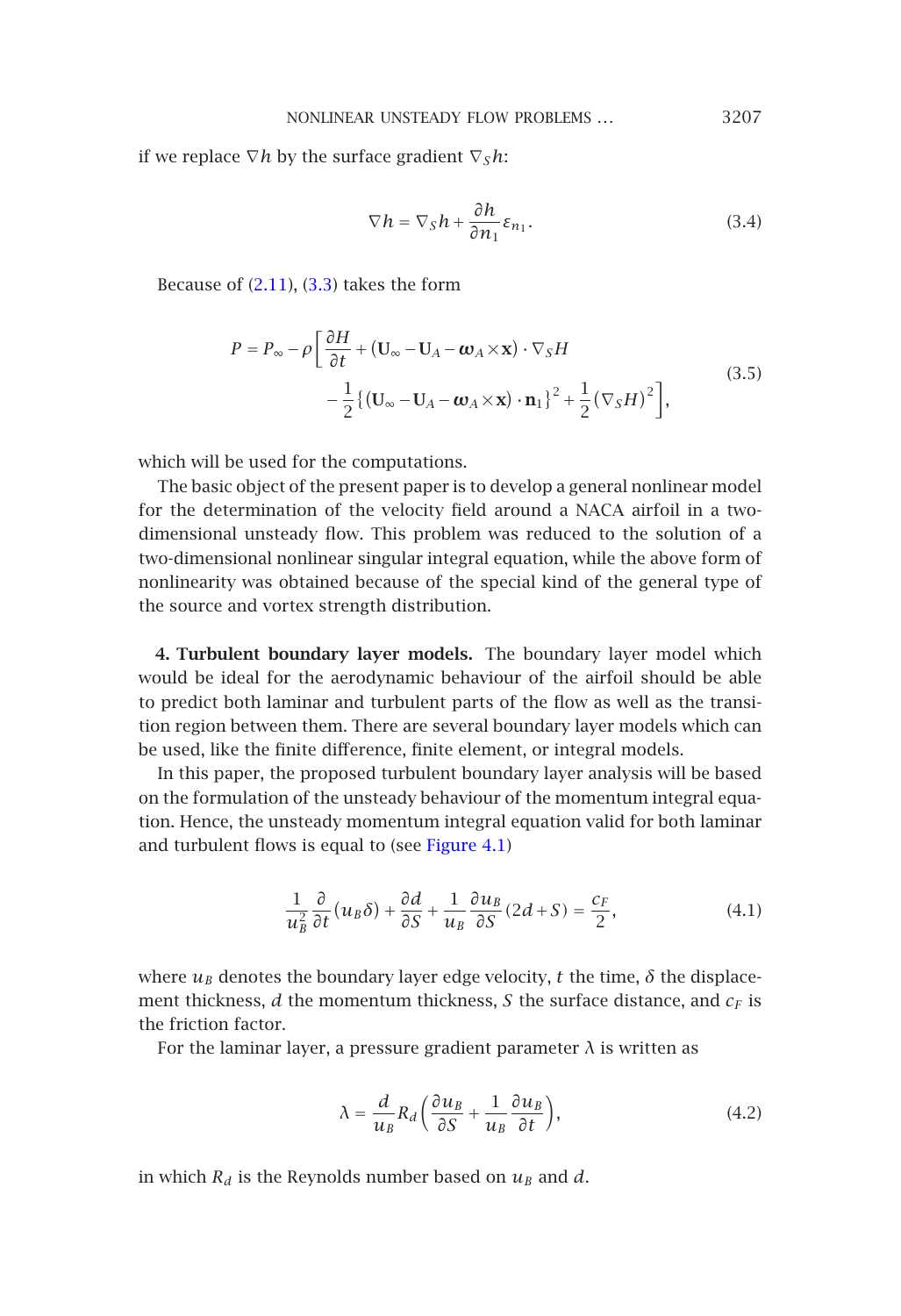

<span id="page-5-0"></span>FIGURE 4.1. Laminar and turbulent boundary layer model for aerodynamics.

Beyond the above, a solution for the laminar formulation is obtained, by considering relations between the parameters  $c_F/2$ , *d*, and  $\delta$ . For wedge flow solutions, one has

$$
\frac{c_F}{2} = \frac{1.91 - 4.13L}{R_{\delta}},
$$
  
\n
$$
N = (0.68 - 0.922L)^{-1},
$$
  
\n
$$
L = 0.325 - 0.13\lambda N^2,
$$
\n(4.3)

where *N* denotes the shape parameter, *L* the blockage factor  $\delta/\delta_B$  with  $\delta_B$  the boundary layer thickness, and  $R_\delta$  the Reynolds number based on  $u_\delta$  and  $\delta$ .

For the turbulent layer model, the following equation is valid:

$$
\frac{1}{u_B} \frac{\partial}{\partial S} \left[ u_B (\delta_B - \delta) \right] = T \tag{4.4}
$$

and the function *T* is obtained by the relations

$$
\frac{dT}{dS} = 0.025(T_B - T)\delta_B,
$$
  
\n
$$
T_B = 4.24K_B \left(\frac{L}{1 - L}\right)^{0.916},
$$
  
\n
$$
K_B = 0.013 + 0.0038e^{-\beta/15},
$$
  
\n
$$
\beta = \frac{\delta}{\tau_w} \frac{dP}{dx},
$$
\n(4.5)

with  $\tau_w$  the wall shear stress and  $dP/dx$  the streamwise pressure gradient.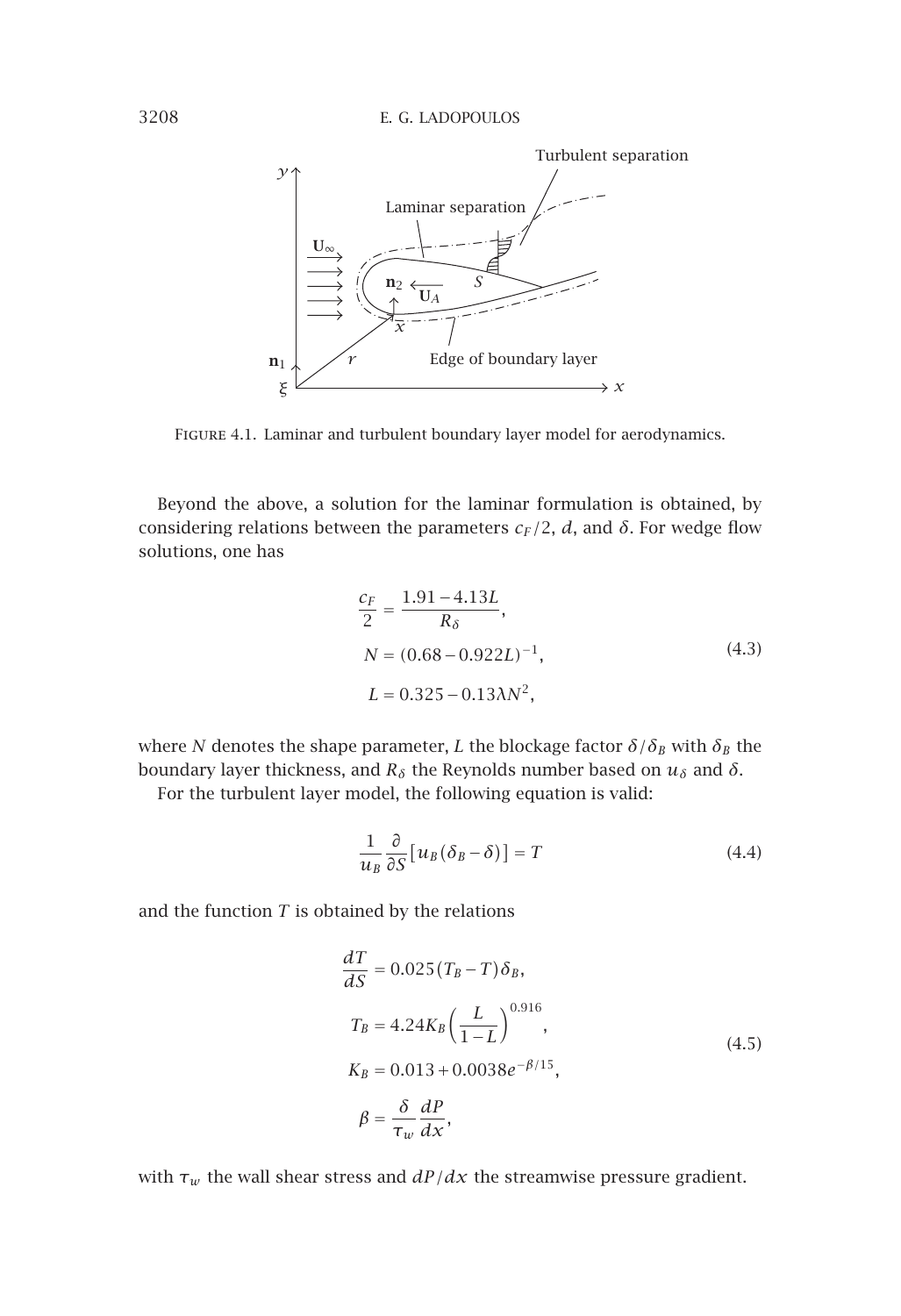### NONLINEAR UNSTEADY FLOW PROBLEMS *...* 3209

Shape factor relationships are obtained by the following formulas:

$$
\frac{u}{u_B} = 1 + \mu \ln \left( \frac{y}{\delta_B} \right) - \varphi \cos^2 \left( \frac{\pi y}{2 \delta_B} \right),
$$
  
\n
$$
\mu = \frac{1}{0.41} \left( \operatorname{sgn} \frac{c_F}{2} \right) \left( \frac{c_F}{2} \right)^{1/2},
$$
  
\n
$$
\varphi = 2(1 - \mu),
$$
  
\n
$$
\frac{c_F}{2} = \frac{\tau_w}{\rho u_B^2},
$$
\n(4.6)

where  $u$  is the velocity in the boundary layer at a distance  $y$  from the wall and  $\rho$  the fluid density.

Finally, the skin friction law is

$$
\frac{c_F}{2} = 0.051|1 - 2L|^{1.732} \left(\frac{R_\delta}{L}\right)^{-0.268} \text{sgn}(1 - 2L). \tag{4.7}
$$

**5. Velocity and vortex coefficient field for linear vortex distribution (airfoil with velocity).** Consider the special case of a linear vortex distribution *δ*. In this case the general nonlinear pro[blem presen](#page-7-0)ted in previous paragraphs will be much more simplified and will be solved as a linear problem. The geometrical representation of this problem is shown in Figure 5.1.

For a linear vortex distribution *δ*, the fluid velocity **U** is given by the relation

<span id="page-6-0"></span>
$$
\mathbf{U} = \int_{-A/2}^{A/2} \frac{\delta dr}{2\pi r} (-\sin \varphi \mathbf{i} + \cos \varphi \mathbf{j}), \tag{5.1}
$$

where *A* denotes the separating wake (Figure 5.1) and **i**, **j** the unit vectors on the  $x$ - and  $y$ -axis, respectively.

Therefore, the fluid velocity **U** will be computed through the following relations, for the cases  $y_P \neq 0$  and  $y_P = 0$ :

$$
\mathbf{U} = \begin{cases} \frac{a}{2\pi} \left[ x_p (\varphi_1 - \varphi_2) + y_p \ln \left| \frac{r_1}{r_2} \right| \right] \mathbf{i} \\ + \frac{a}{2\pi} \left[ x_p \ln \left| \frac{r_1}{r_2} \right| - A - y_p (\varphi_1 - \varphi_2) \right] \mathbf{j}, & y_p \neq 0, \quad (5.2) \\ \frac{a}{2\pi} \left[ x_p \ln \left| \frac{r_1}{r_2} \right| - A \right] \mathbf{j}, & y_p = 0, \end{cases}
$$

where *a* is the angle of attack.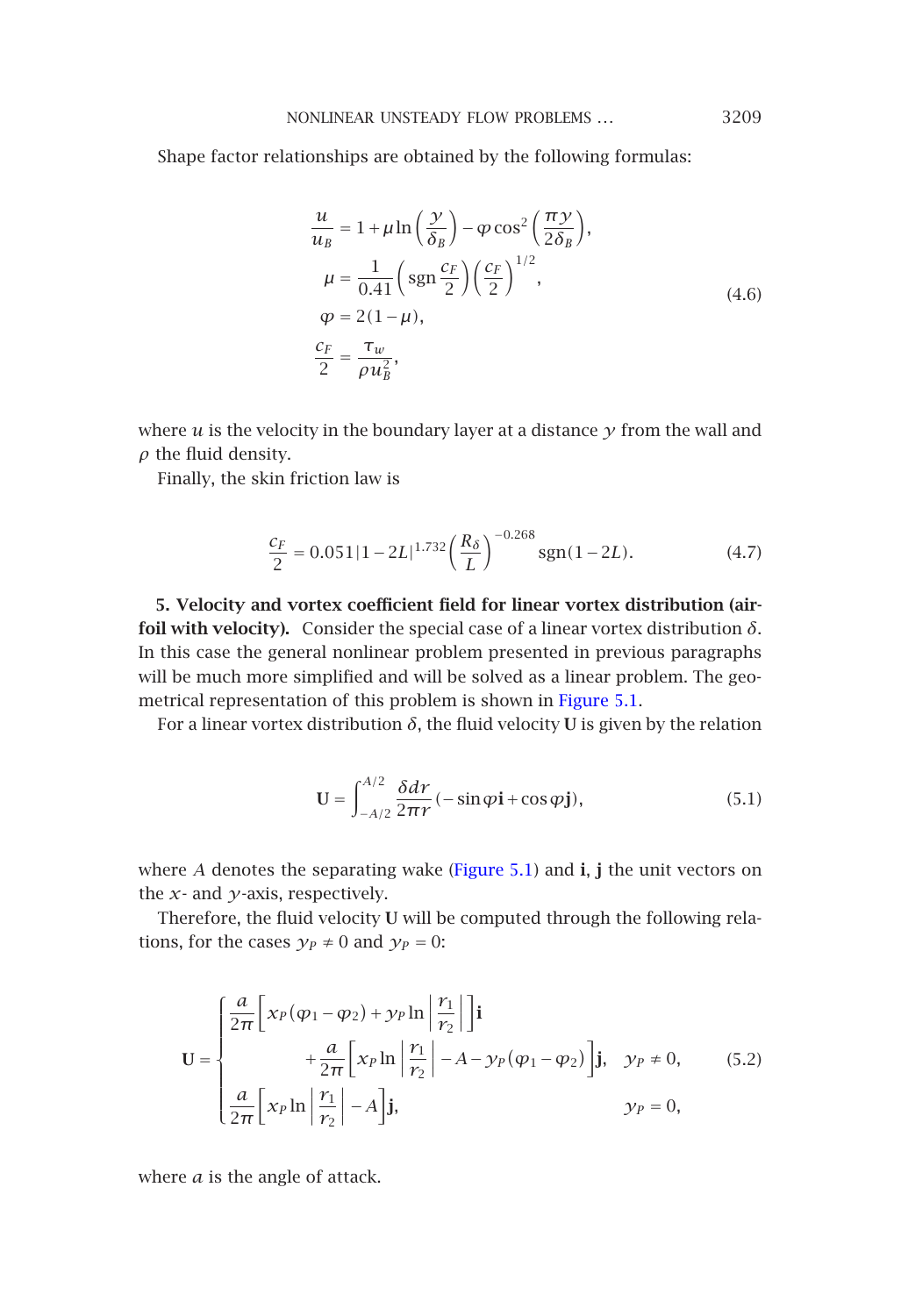<span id="page-7-0"></span>

Figure 5.1. Coordinate system for 2D airfoil of an aircraft.

Beyond the above, consider the pressure coefficient

<span id="page-7-1"></span>
$$
C_P = \frac{P - P_{\infty}}{(1/2)\rho (U_{\infty} - U_A)^2},
$$
\n(5.3)

in which  $P_{\infty}$  denotes the stream pressure and  $\rho$  the fluid density.

By further using the unsteady Bernoulli equation, the pressure coefficient will be simplified as follows

$$
C_P = -\frac{U^2}{(U_{\infty} - U_A)^2},\tag{5.4}
$$

which will be used for the computations.

**6. Aircraft application.** The previous mentio[ned](#page-7-0) [theory](#page-7-0) of 2D unsteady inviscid flowfields will be applied for the computat[ion o](#page-6-0)f the velocity and pressure coefficient field around an air[craf](#page-7-1)t. The big evolution of the jet engine and the high performance axial-flow compressor have considerably increased the possibilities [of tur](#page-8-0)[bom](#page-9-0)[ach](#page-10-0)ines [appl](#page-11-0)ied in aircrafts. The further application of the new generation turbojet engines makes the design of very fast large aircrafts possible.

In the present application, the length of the aircraft under consideration is  $c = 50.0$ m and the airfoil section is NACA 0021 (Figure 5.1).

Also, linear vortex distribution was supposed and hence the velocity field on the boundary around the airfoil was computed by (5.2). Moreover, the pressure coefficients  $C_P$  were calculated by  $(5.4)$  for several aircraft velocities  $U_A$  and wind velocity  $U_{\infty} = 15 \text{ m/s}$  and for angle of attack  $a = 30^0$ .

Hence, Figures 6.1, 6.3, 6.5, and 6.7 show the pressure distribution on the aircraft considered, for aircraft speed  $U_A$ =1,2,3,4Mach, respectively (1Mach = 332m/s*)*. Also, Figures 6.2, 6.4, 6.6, and 6.8 show the same pressure distribution on the airfoil in three-dimensional form.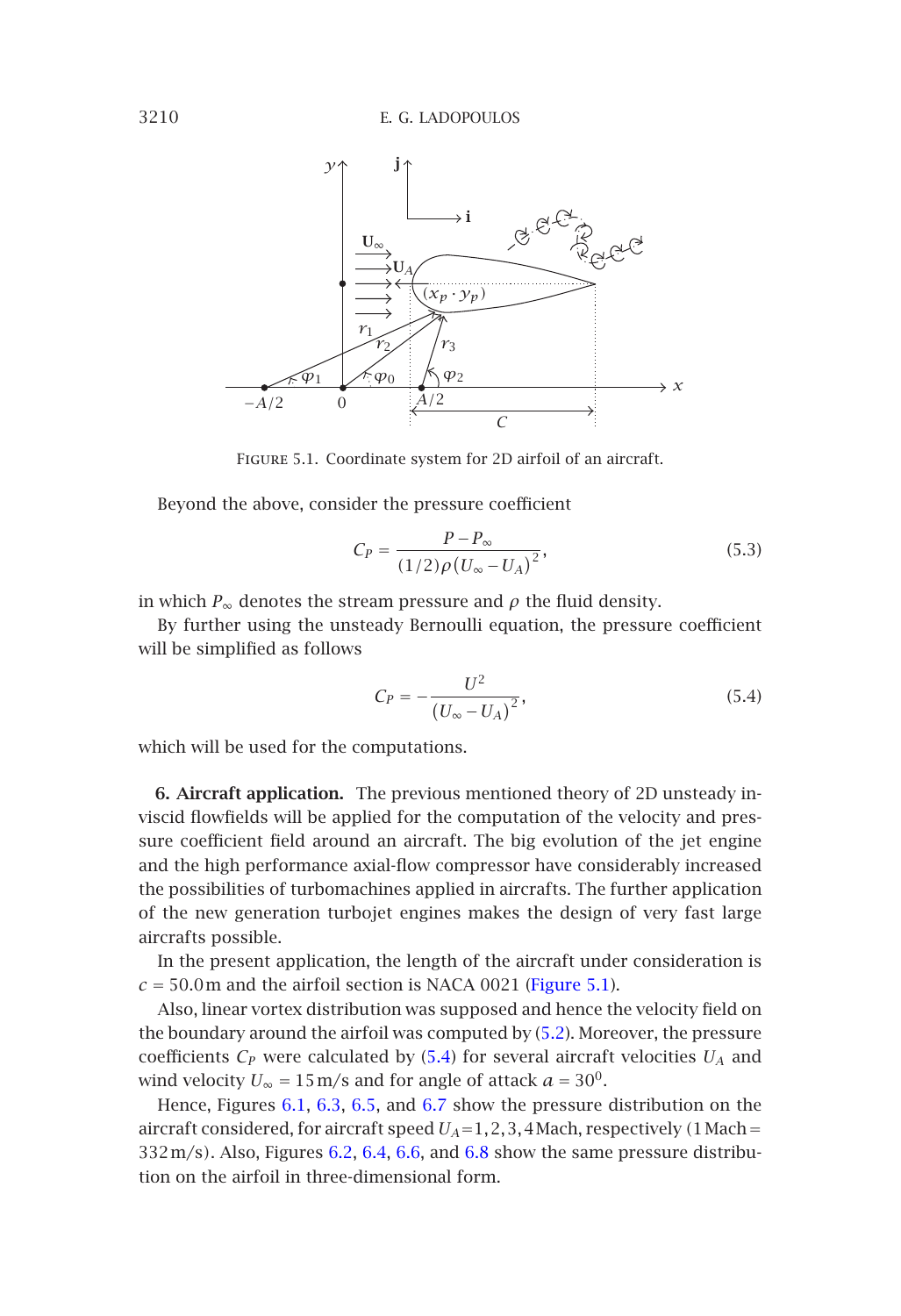

<span id="page-8-0"></span>Figure 6.1. Pressure distribution around the aircraft of Figure 5.1, for linear vortex distribution and speed 1 Mach.



Figure 6.2. Pressure distribution (3D form) around the aircraft of Figure 5.1, for linear vortex distribution and speed 1 Mach.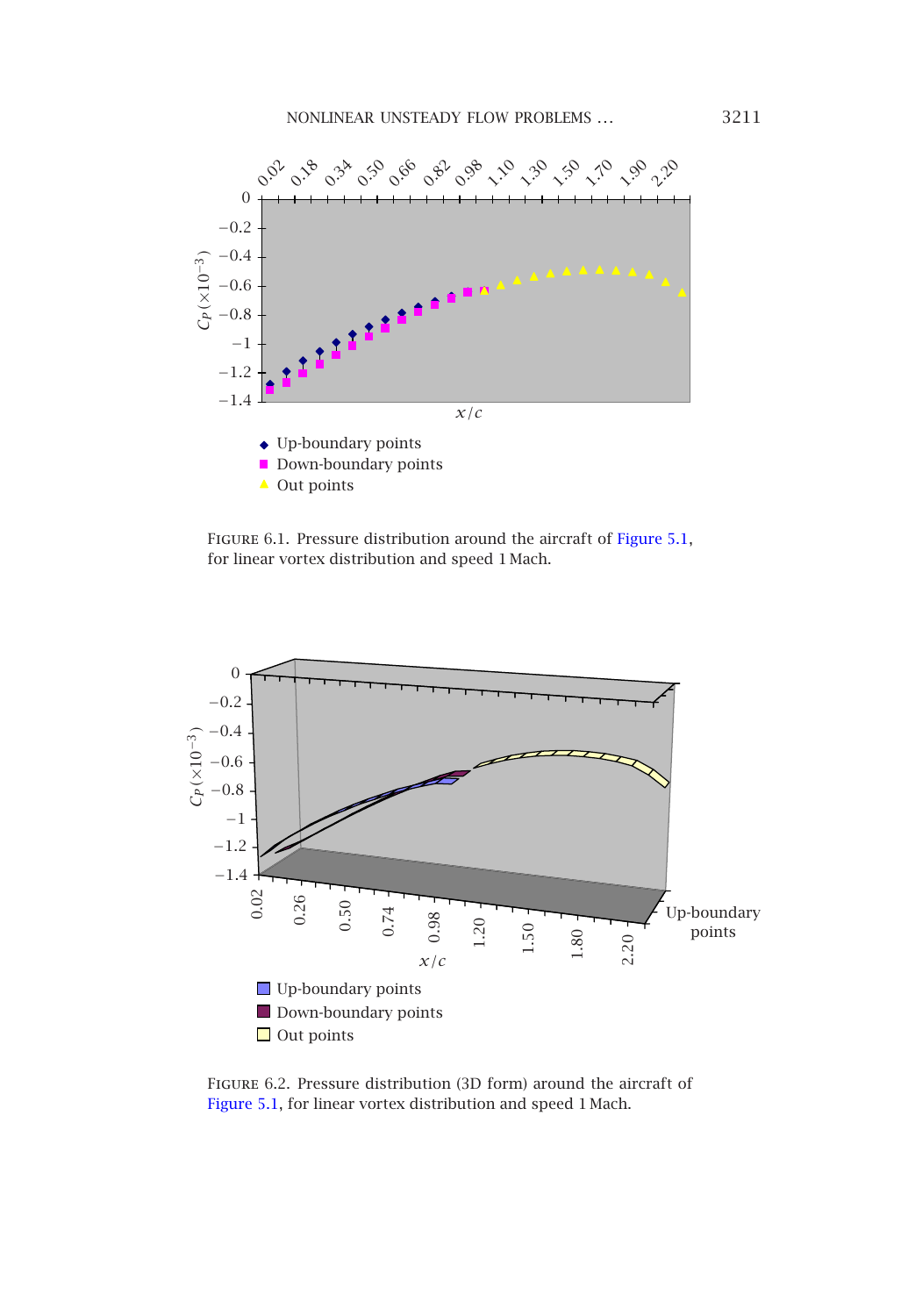

<span id="page-9-0"></span>Figure 6.3. Pressure distribution around the aircraft of Figure 5.1, for linear vortex distribution and speed 2 Mach.



Figure 6.4. Pressure distribution (3D form) around the aircraft of Figure 5.1, for linear vortex distribution and speed 2 Mach.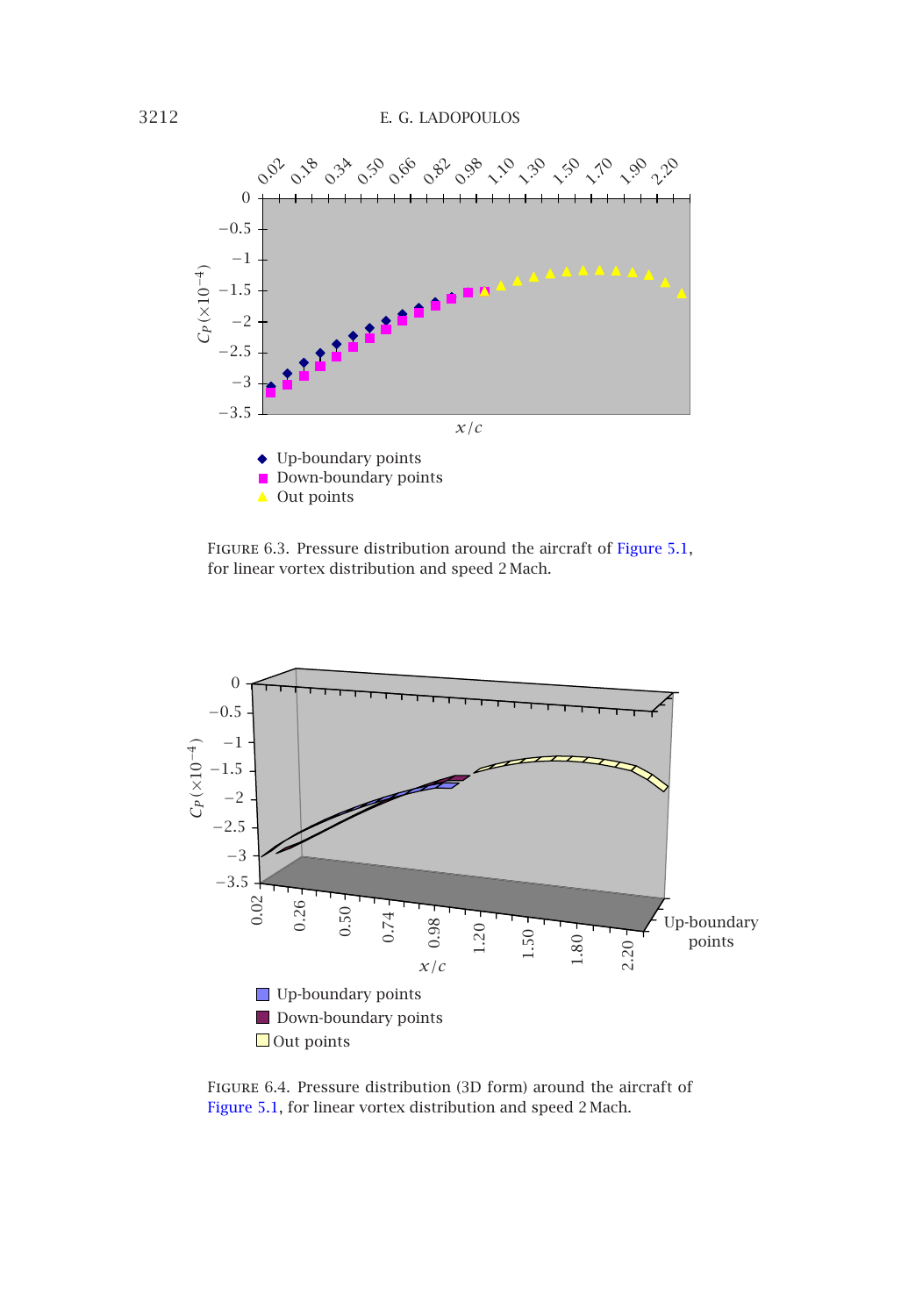

<span id="page-10-0"></span>Figure 6.5. Pressure distribution around the aircraft of Figure 5.1, for linear vortex distribution and speed 3 Mach.



Figure 6.6. Pressure distribution (3D form) around the aircraft of Figure 5.1, for linear vortex distribution and speed 3 Mach.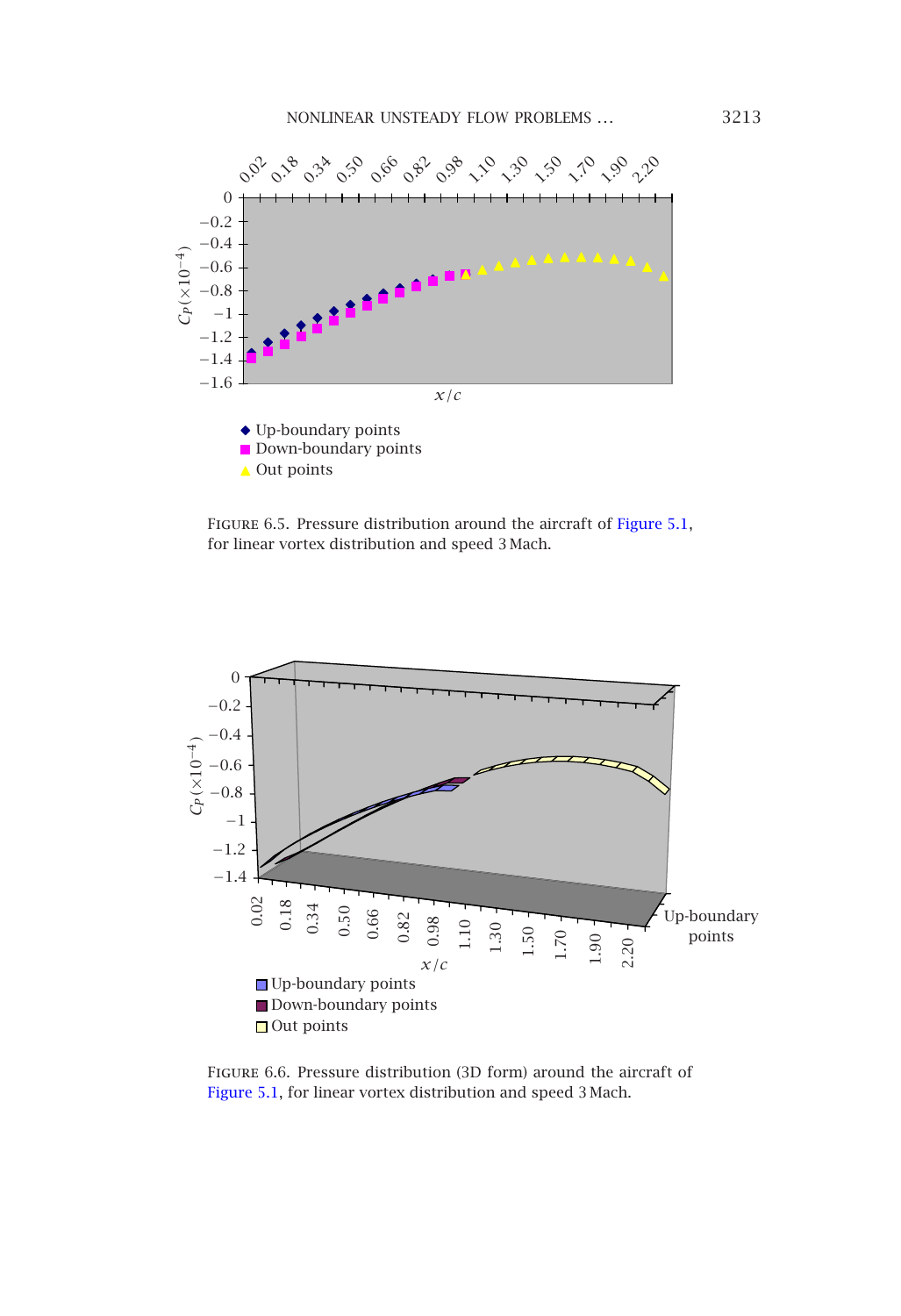

Figure 6.7. Pressure distribution around the aircraft of Figure 5.1, for linear vortex distribution and speed 4 Mach.



Figure 6.8. Pressure distribution (3D form) around the aircraft of Figure 5.1, for linear vortex distribution and speed 4 Mach.

From the above figures, it was shown that the values for both up and down points on the boundary of the airfoil are continuously increasing when beginning from  $x/c = 0$  up to  $x/c = 1$ .

Special attention was given to the investigation of the aerodynamic behaviour of aircrafts, which is currently of continuously increasing interest. The

<span id="page-11-0"></span>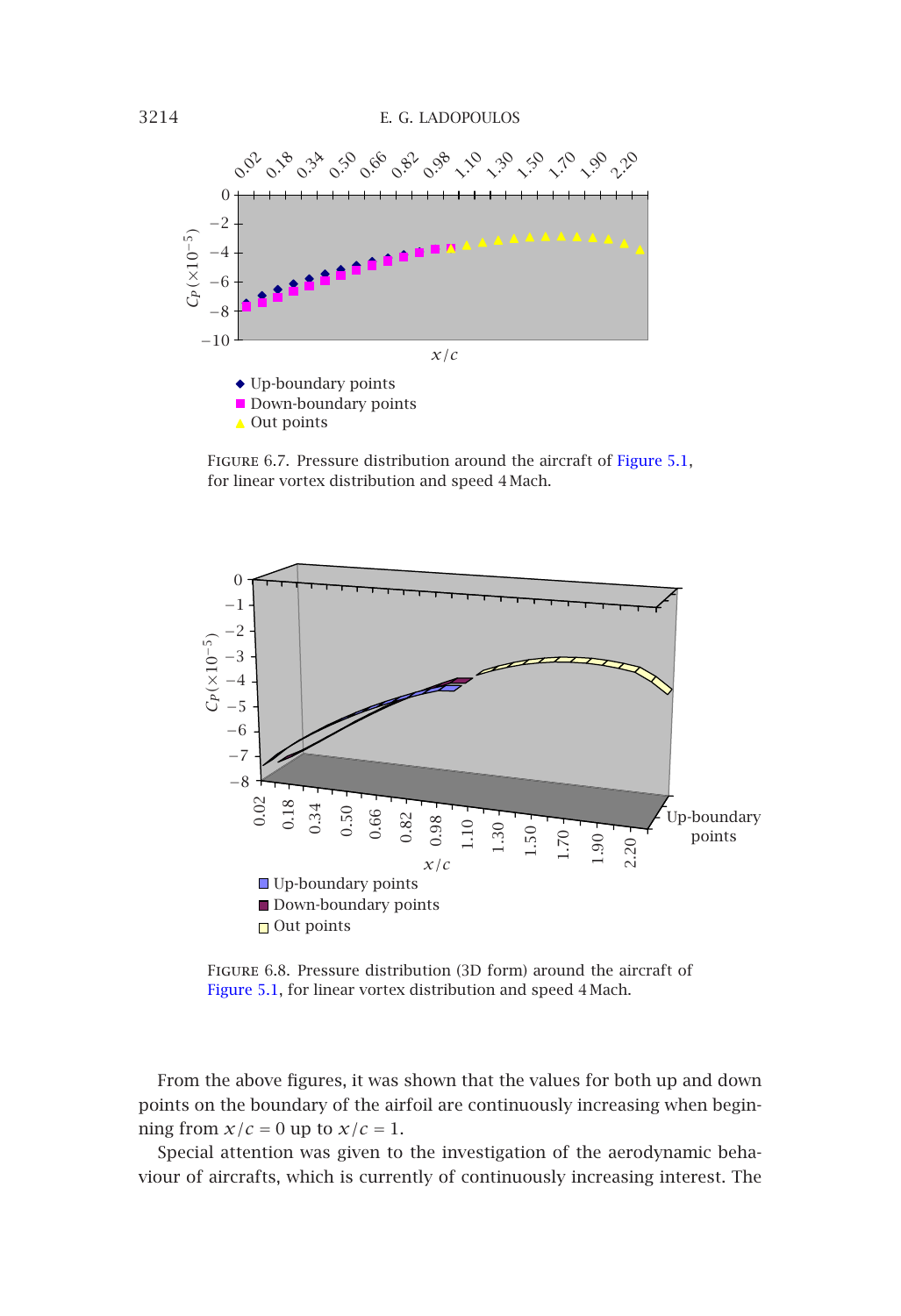special application presented has been used for the determination of the pressure coefficient field around an aircraft airfoil by assuming linear vortex distribution.

**7. Conclusions.** A nonlinear model has been proposed in the present paper for the determination of the velocity and pressure coefficient field around a NACA airfoil moving by a velocity  $U_A$  in two-dimensional unsteady flow. Such a problem was reduced to the solution of a nonlinear multidimensional singular integral equation, while this nonlinearity resulted since the source and vortex strength distributions are dependent on their history on the NACA airfoil surface.

On the other hand, closed-form solutions of the nonlinear multidimensional singular integral equations are not possible to be determined, and hence, such type of nonlinear equations has to be solved only by computational methods. In this case some special algorithms must be applied.

Furthermore, a boundary layer model has been proposed in the present paper. Such a model will be ideal for the aerodynamic behaviour of the airfoil as it is able to predict both the laminar and the turbulent parts of the flow as well as the transition region between them. The above boundary layer model was based on the formulation of the unsteady behaviour of the momentum integral equation.

The velocity and pressure coefficient field around an aircraft moving with several velocities was further determined for linear vortex distribution. The proposed method can be applied to the determination of the aerodynamic behaviour of the new generation large aircrafts with very high speeds.

The proposed nonlinear singular integral equation methods will be in the near future of continuously increasing interest for the solution of the generalized solid and fluid mechanics problems. Therefore, special attention should be given to the improvement of singular integral equation methods, as recently many modern problems of fluid mechanics, aerodynamics, solid mechanics, and structural analysis, with big complicated forms, are reduced to nonlinear forms.

#### **References**

- [1] D. R. Bristow, *Development of panel methods for subsonic analysis and design*, Tech. Report CR-3234, NASA, USA, 1980.
- [2] D. R. Bristow and J. D. Hawk, *Subsonic panel method for the efficient analysis of multiple geometry perturbations*, Tech. Report CR-3258, NASA, USA, 1982.
- <span id="page-12-1"></span>[3] F. D. Deffenbaugh and F. J. Marshall, *Time development of the flow about an impulsively started cylinder*, AIAA J. **14** (1976), 908–913.
- [4] R. H. Djojodihardjo and S. E. Widnall, *A numerical method for the calculation of nonlinear, unsteady lifting potential flow problems*, AIAA J. **7** (1969), 2001–2009.
- <span id="page-12-0"></span>[5] N. D. Ham, *Aerodynamic loading on a two-dimensional airfoil during dynamic stall*, AIAA J. **6** (1968), 1927–1934.